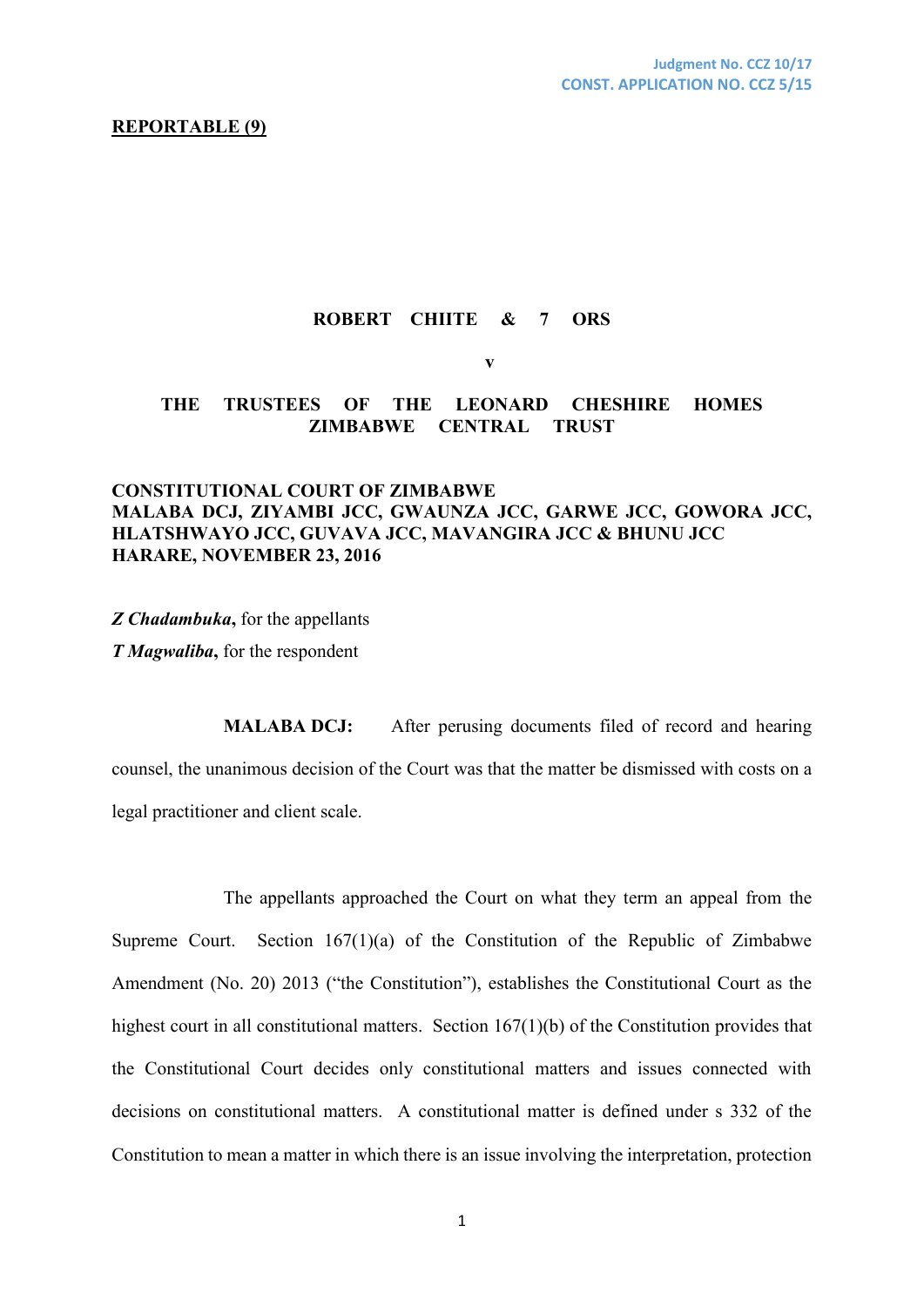or enforcement of the Constitution. The issue raised before a court will be sufficient evidence of the existence of a constitutional matter to the extent that its determination requires the interpretation, protection or enforcement of the Constitution.

The appellants approached the Court in terms of s 167(5) of the Constitution which provides:

"(5) Rules of the Constitutional Court must allow a person, when it is in the interests of justice and with or without leave of the Constitutional Court –

- (a) to bring a constitutional matter directly to the Constitutional Court;
- (b) to appeal directly to the Constitutional Court from any other court;
- (c) to appear as a friend of the court."

As the appellants approached the Court before the promulgation of the Constitutional Court Rules 2016 (S.I. 61 of 2016) it fell upon the Court to decide whether the Supreme Court arrived at the judgment purportedly appealed against upon determination of a constitutional matter as defined in s 332 of the Constitution. If the court finds that no constitutional issue was placed before the Supreme Court for it to determine in arriving at its decision, it would not be in the interests of justice to allow the appellants to appeal directly to the Constitutional Court from the judgment of the Supreme Court. Section 169(i) of the Constitution provides that the Supreme Court is the final court of appeal for Zimbabwe except in matters over which the Constitutional Court has jurisdiction.

The respondents are the Trustees of the Leonard Cheshire Homes Central Trust established by a Notarial Deed of Trust on 2 April 1981. The mandate of the Trust, as appears from the Deed of Trust, is to provide homes, shelter, care to and rehabilitation of persons with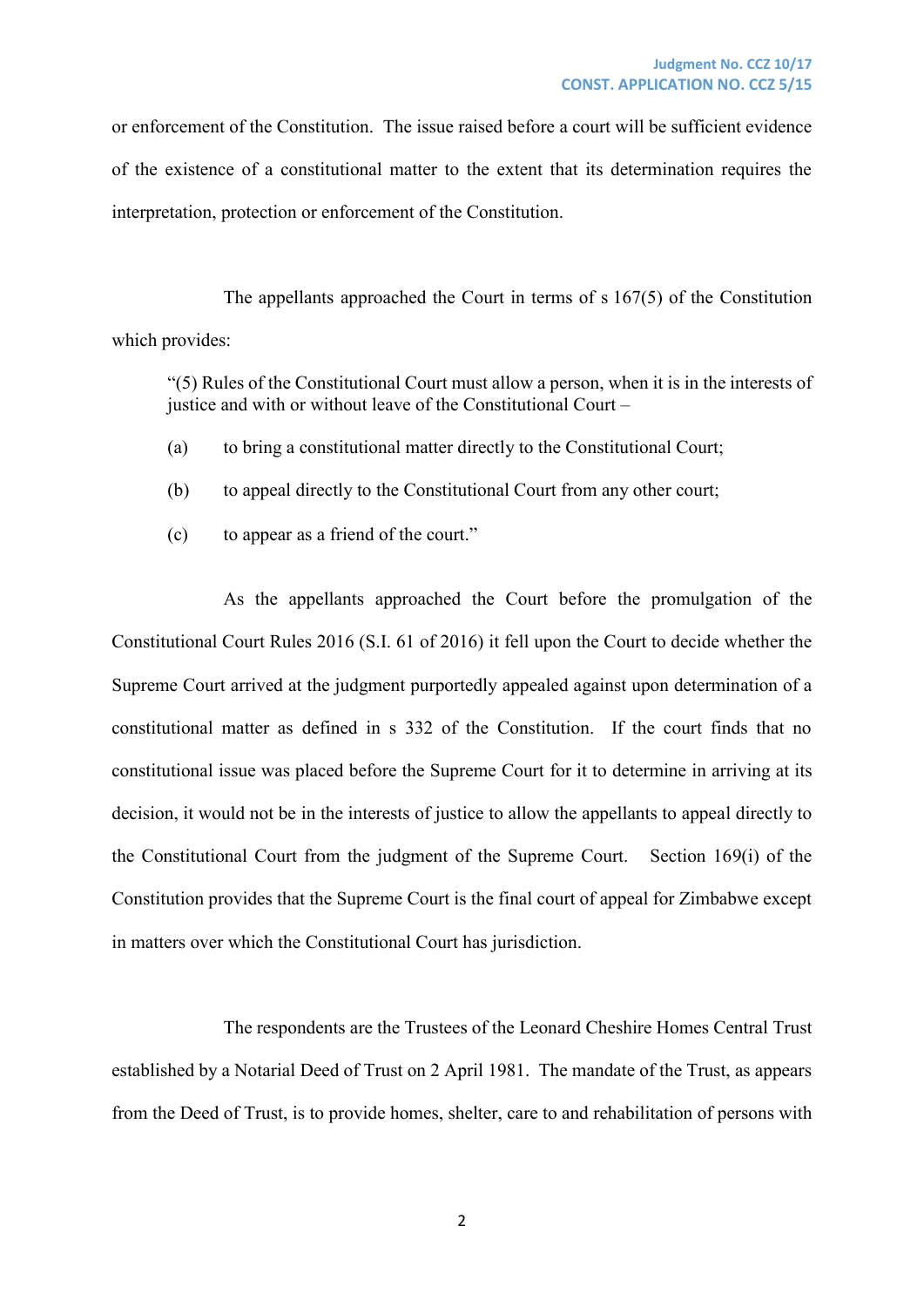permanent physical disabilities. The respondents administer, on behalf of the Trust, a property known as Number 85 Baines Avenue, Harare, commonly known as Masterson Cheshire Home.

The appellants, who are all persons with permanent physical disabilities, are occupants of the said property. They benefitted from the main objective of the Trust. They have been occupants of the property for a long period having been admitted into the home in the 1990s. Over the years relations between the appellants and the respondents soured to the extent that on 2 August 2004 the Trustees instituted proceedings in the High Court for an order for the eviction of the appellants. The allegations were that the appellants were illegally leasing out the home to third parties and pocketing the rentals. The actions of the appellants created conditions of significant wear and damage to the property. They prevented the respondents from accessing the property for inspection and carrying out of repairs.

The appellants opposed the action for an order for their eviction. The High Court ruled against the respondents on the ground that their terms of office had expired at the time the decisions to evict the appellants from the premises were made. The learned Judge took the view that the question of the expiry of the tenures of office of the Trustees had a bearing on the question of the validity of the decisions that were made in respect of the closure of the Home on 30 November 1999 and 26 July 2004. He held that the decision made by the Trustees on 26 July 2004 to evict the appellants was invalid. The respondents' case was dismissed with costs.

The respondents appealed to the Supreme Court, which overturned the High Court judgment on the basis that the High Court had erred in finding that the terms of the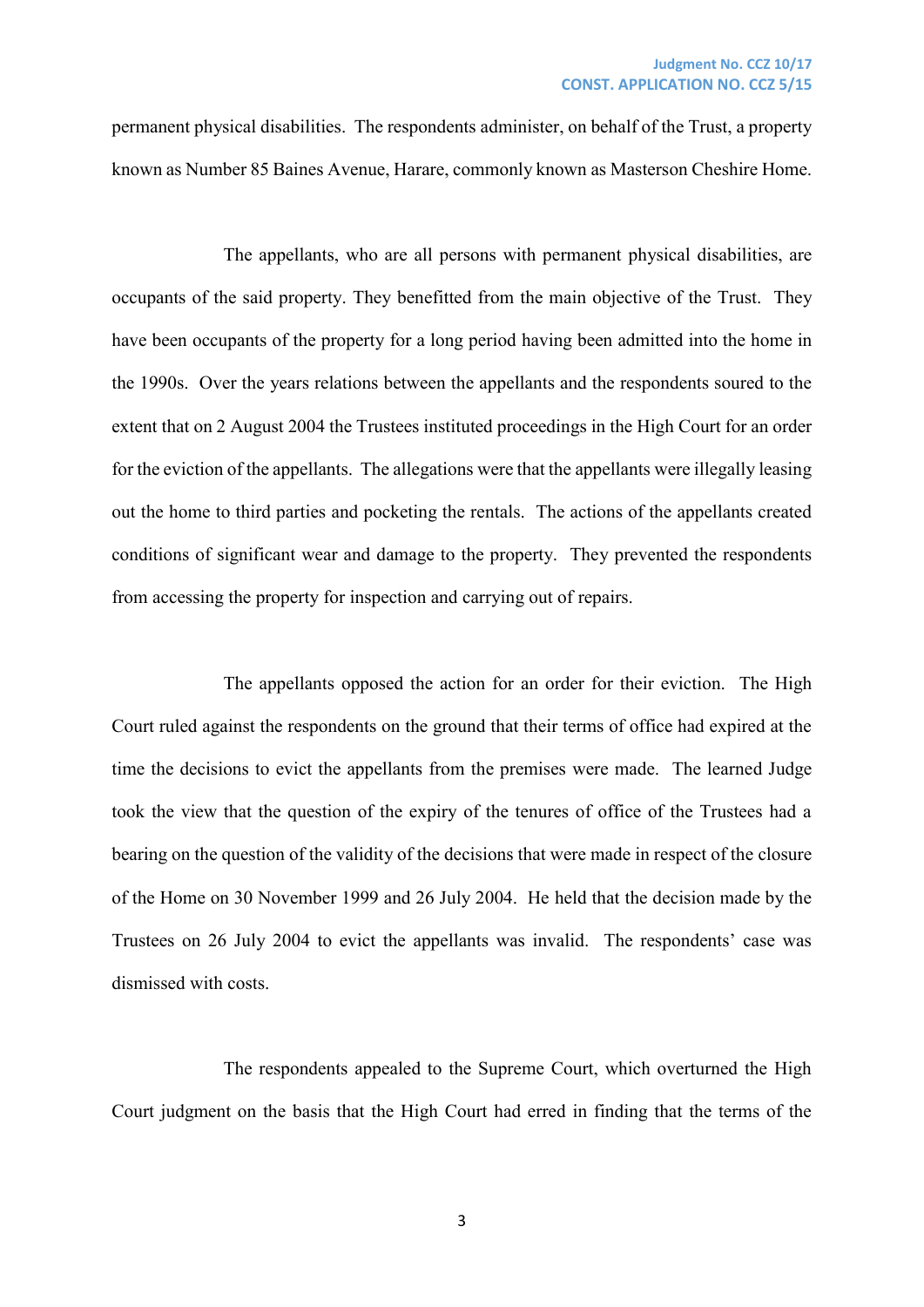Trustees had expired. As a result, the Supreme Court confirmed the legality of the eviction notices and upheld the eviction of the appellants from Number 85 Baines Avenue.

It must be noted that in all the proceedings before the High Court and the Supreme Court, no constitutional issue was raised by any of the parties. The matters that constituted the grounds of appeal which the Supreme Court had to determine and determined are set out at pp 7 to 8 of the cyclostyled judgment, No. SC 24/2015:

- "1. That the court *a quo* misdirected itself in finding that the issue whether the appellants had exceeded their five year terms in terms of Clause 5(c) of the Deed of Trust was a question of law as opposed to an issue of fact.
- 2. The court *a quo* further fundamentally misdirected itself in allowing the respondents to raise the new issue which was not pleaded in their pleadings with the first witness for the appellant. The court *a quo* therefore erred in over – ruling the appellant's objection to the respondents' raising of a new defence at the trial.
- 3. The court *a quo* further misdirected itself in finding that the appellant had the *onus* to prove that the Trustees had not exceeded their five year terms and were therefore entitled to make a resolution for the ejectment of the respondents thereby making the appellant liable to prove the respondents' new defence.
- 4. The court *a quo* further erred in making findings of fact on the question of whether the Trustees had exceeded the five-year term limit in terms of the Deed of Trust based on complete and inconclusive evidence led by the parties thereby contradicting an earlier finding that the issue was a point of law.
- 5. The court *a quo* further misdirected itself in failing to find that the respondents had abandoned and not proved their pleaded defence, that is that upon being accepted as beneficiaries to the trust, they were promised to live at the premises in issue, No. 85 Baines Avenue, Harare for life or for as long as they wished.
- 6. In the event therefore, the court *a quo* erred in dismissing the appellants' claim."

Aggrieved by the decision of the Supreme Court, the appellants approached this



"1. The judgment of the court *a quo* is in breach of the provisions of s 56(1) of the Constitution of Zimbabwe, for the following reasons: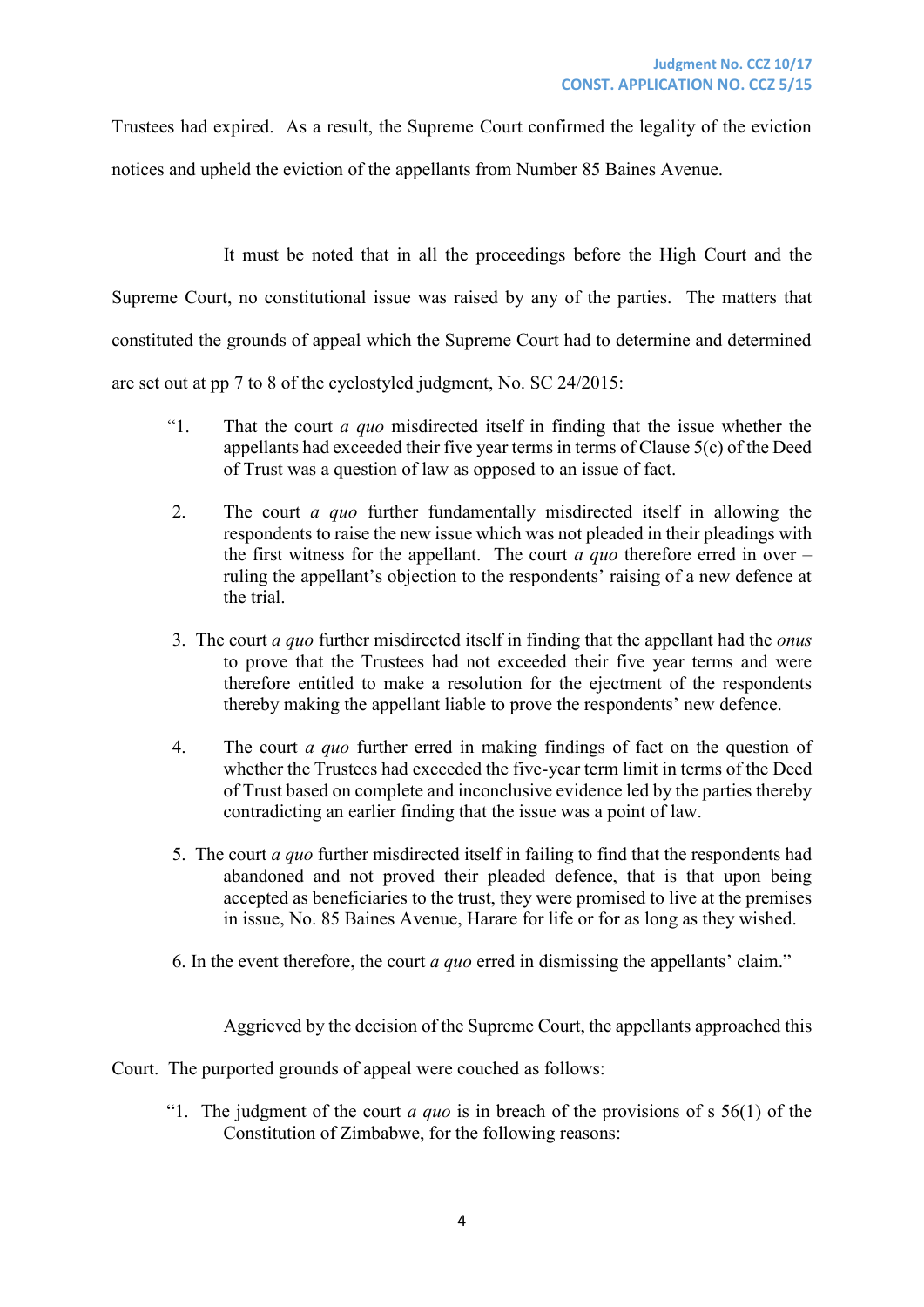- a) It countenances the eviction of the appellants who are *personae miserabiles* at the suit of nameless and faceless individuals who have no connection to the Trust in whose effective names the proceedings were effectively brought.
- b) *A fortiori* the judgment has led to the total failure of justice."

At the hearing of the matter, Mr *Chadambuka*, argued that the judgment of the Supreme Court was erroneous in that it was based on what he described as "suppositions". It was his submission that the judgment was a violation of the appellants' right to equal protection of the law enshrined in s 56(1) of the Constitution. Mr *Chadambuka's* line of reasoning was difficult to follow. He persistently avoided answering the simple question whether the Supreme Court was faced with a constitutional issue when it determined the appeal against the judgment of the High Court.

Mr *Magwaliba*, who appeared for the respondents, argued that no constitutional issue had been raised before the Supreme Court. He argued that it would not be in the interest of justice for the Court to entertain argument on matters over which the Constitution has provided in clear and unambiguous language that the Supreme Court is the final court of appeal. The Court is in agreement with Mr *Magwaliba* that no constitutional issue was raised by the grounds of appeal determined by the Supreme Court. In *Nyamande & Anor v ZUVA Petroleum*  CCZ 8/15, ZIYAMBI JCC, writing for the full Bench of the Constitutional Court, said at paras 11-12 of the cyclostyled judgment:

"… a right of appeal could only arise where the Supreme Court makes a decision on a constitutional matter … .

Since no constitutional issue was determined by the Supreme Court, no appeal can lie against its decision."

What the Court has before it are disgruntled litigants who have attempted to try and obtain redress under the guise of an appeal on a constitutional matter. Their criticism of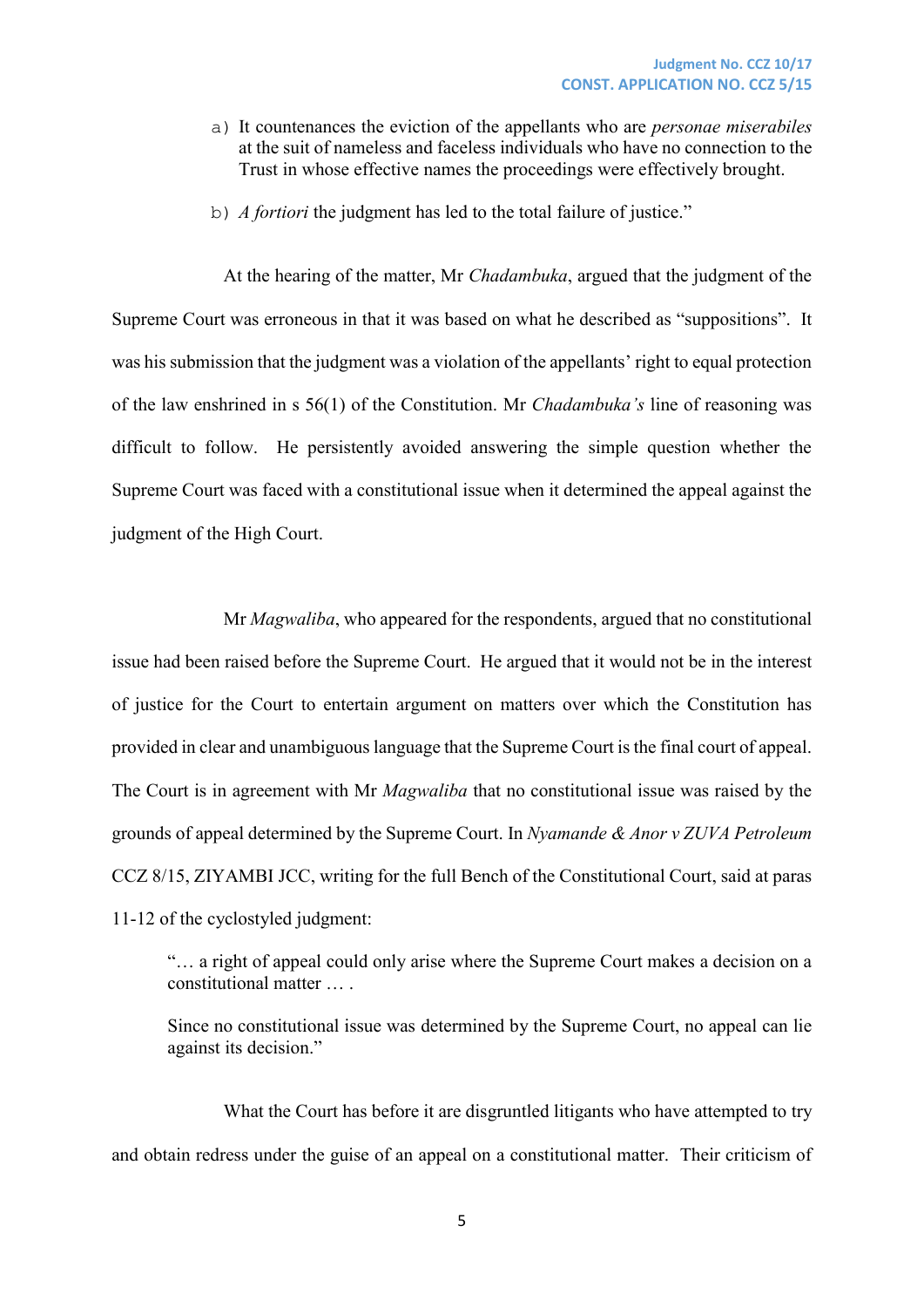the judgment of the Supreme Court set out in what purports to be grounds of appeal is no more than a raging discontent over the factual findings of the Supreme Court. The grievances of the losers in the Supreme Court have all the hall marks of a mere dissatisfaction with the factual findings by that Court. See *De Lacy & Anor v South African Post Office* 2011(a) BCLR 905(CC) MOSENEKE DCJ paras 28 and 57.

#### COSTS

In the *De Lacy case supra* MOSENEKE DCJ observed on the issue of costs thus

at para 117:

"This may be the case where the unsuccessful litigant is shown to have acted with improper motive, or has abused court process; has conducted the case in a vexatious manner, has not properly adhered to the rules of court, has made sustained and unwarranted attacks on other litigants or witnesses or judicial officers concerned or has not pursued the claim in good faith. This limited catalogue is not intended to be exhaustive in as much as what may be an appropriate costs order, even in constitutional litigation, and may be conditioned by the circumstances of the case."

These litigants must have known as it was clear from the grounds of appeal on which the decision by the Supreme Court was based that no constitutional issue had been raised for determination by the Supreme Court. Without any legal right to approach the Constitutional Court they nonetheless did so for ulterior motives of further delaying their eviction from the premises they occupied. Theirs was a deliberate move in abuse of court process. They went on to derogatively call the Trustees they knew by name and had accepted in the High Court that they had the right to act on behalf of the Trust in seeking the eviction order, "nameless and faceless individuals who have no connection to the Trust".

For these reasons it was proper that they be ordered to pay costs on a legal practitioner and own client scale notwithstanding the fact that this was a case involving an attempt at constitutional litigation.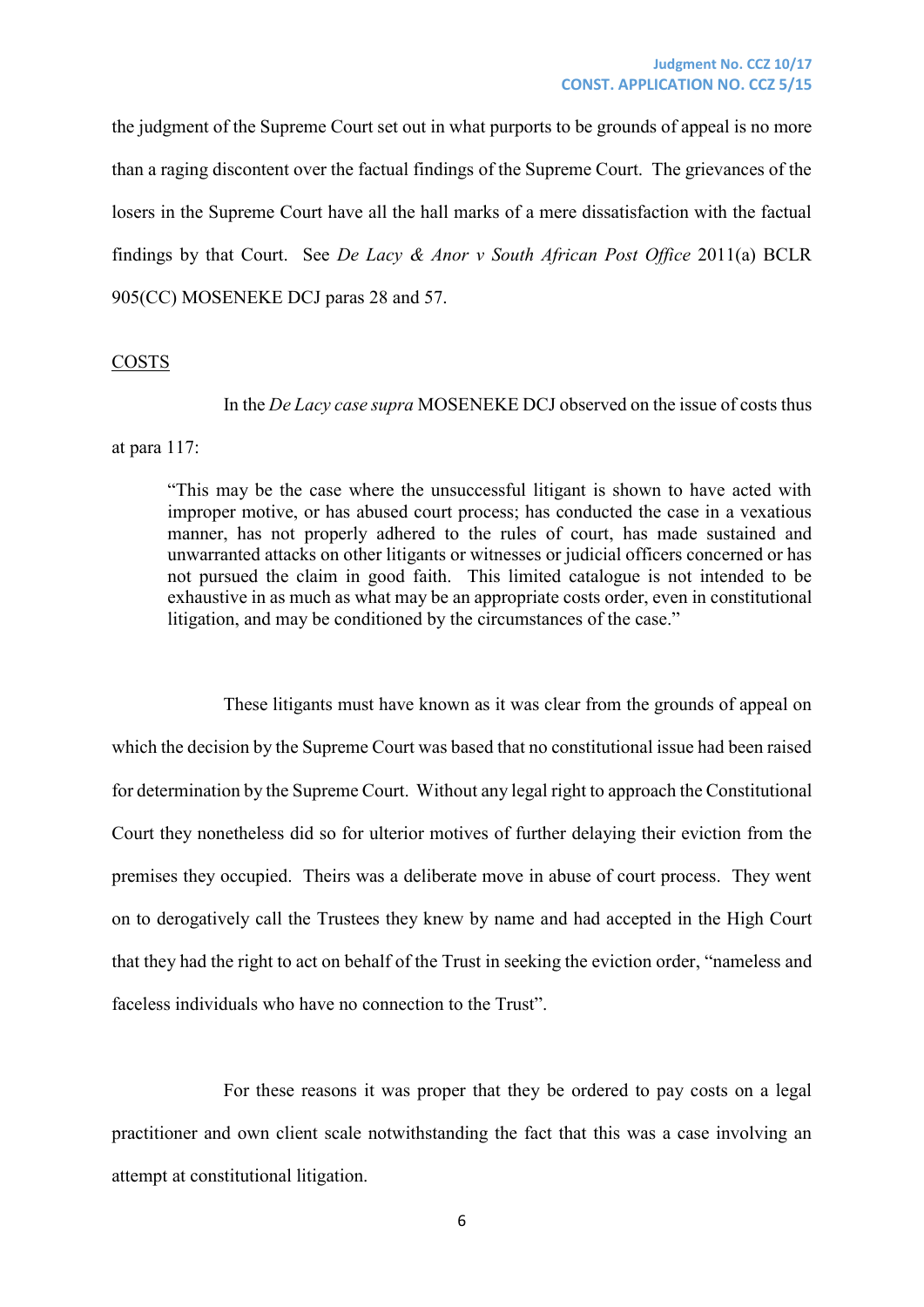It was for these reasons that an order was made in the following terms:

"1. The matter be and is hereby dismissed with costs on a legal practitioner and own client scale."

**ZIYAMBI JCC:** I agree

GWAUNZA JCC: I agree

GARWE JCC: I agree

GOWORA JCC: lagree